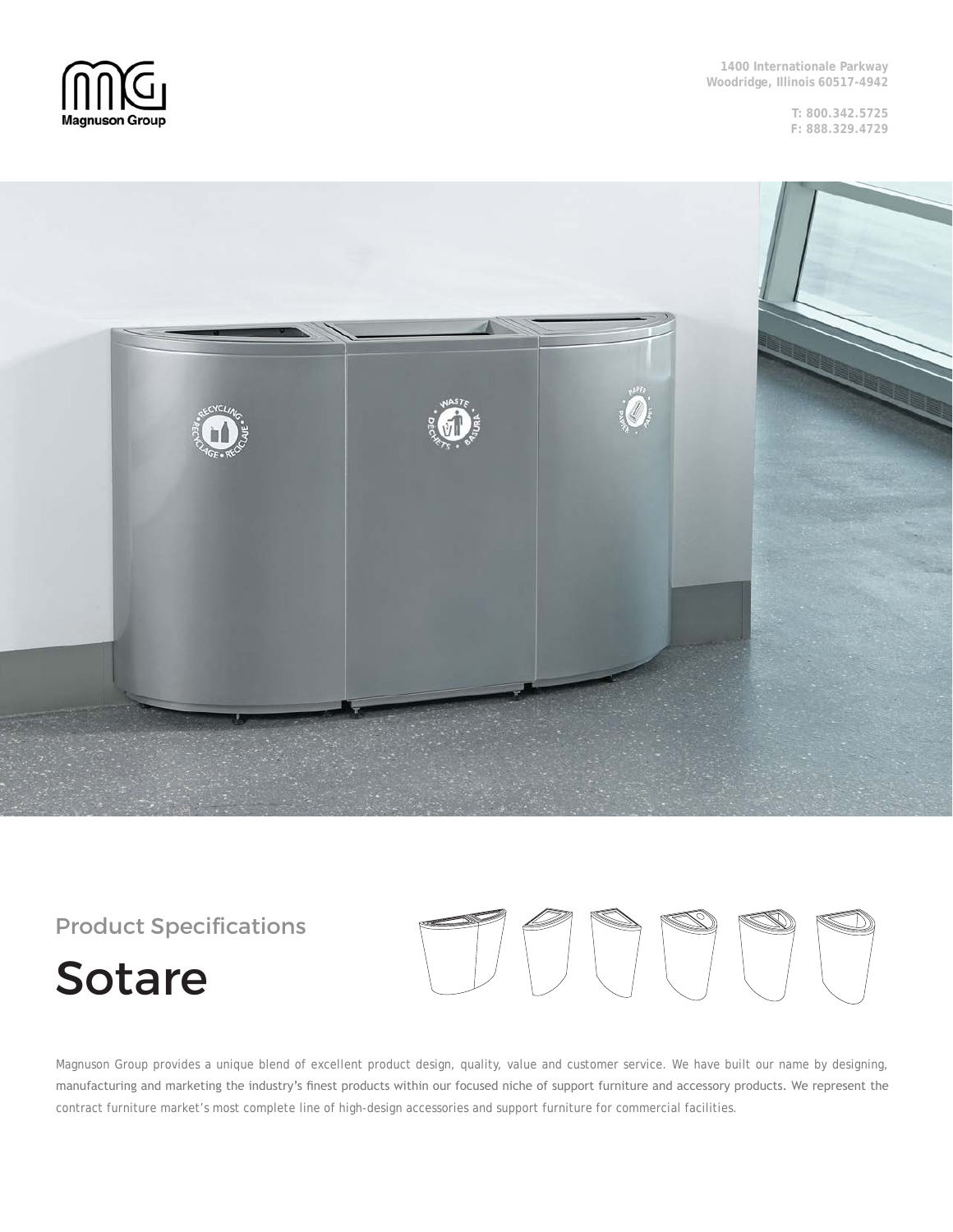## Sotare Product Images

Indoor Waste & Recycling Receptacles  $\overline{P}$   $\overline{P}$   $\overline{P}$   $\overline{P}$   $\overline{P}$   $\overline{P}$   $\overline{P}$   $\overline{P}$   $\overline{P}$   $\overline{P}$   $\overline{P}$   $\overline{P}$   $\overline{P}$   $\overline{P}$   $\overline{P}$   $\overline{P}$   $\overline{P}$   $\overline{P}$   $\overline{P}$   $\overline{P}$   $\overline$ 

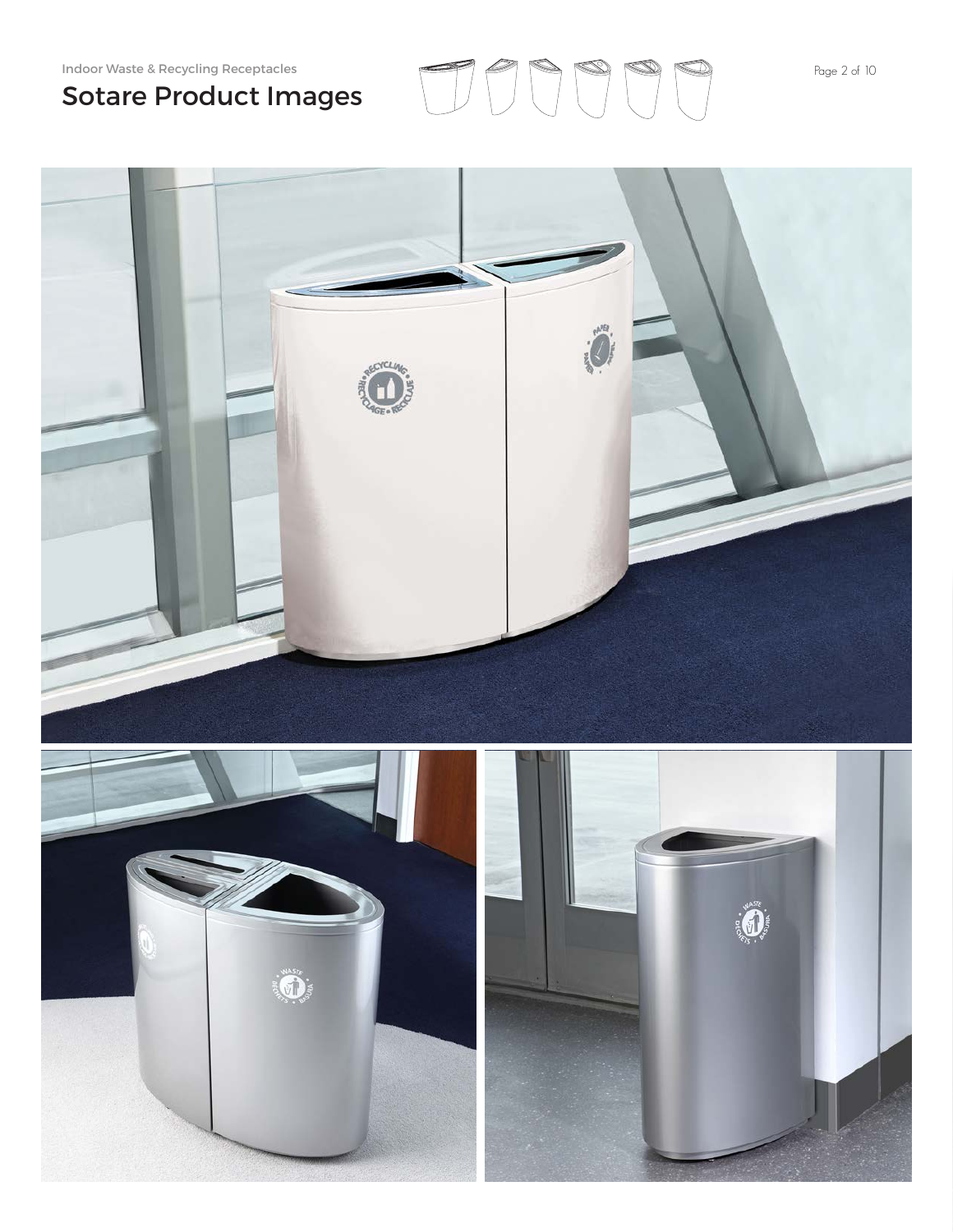#### Indoor Waste & Recycling Receptacles

# Sotare Product Specifications  $\Box$

### **Design Story**

Designed by QDesign, SOTARE is a modular family of curvilinear waste & recycling receptacles which includes a 34-gallon half-elliptical unit and 2 quarter-elliptical units [left side, right side]. These 3 units combine with waste, paper and circle top options to create numerous configurations. 14 top options are available in order to create the ideal solution for the client's design aesthetic, recycling program requirements and available footprint. SOTARE units are constructed of powder-coated steel, and can stand alone or be grouped together. All SOTARE units can also be configured with all units in the VALUTA family. Made in the USA.



### Magnuson Group is proud of its reputation of providing outstanding customer service. We listen to your questions, concerns and opinions respectfully and will always try to assist our customers efficiently and most importantly in a friendly manner.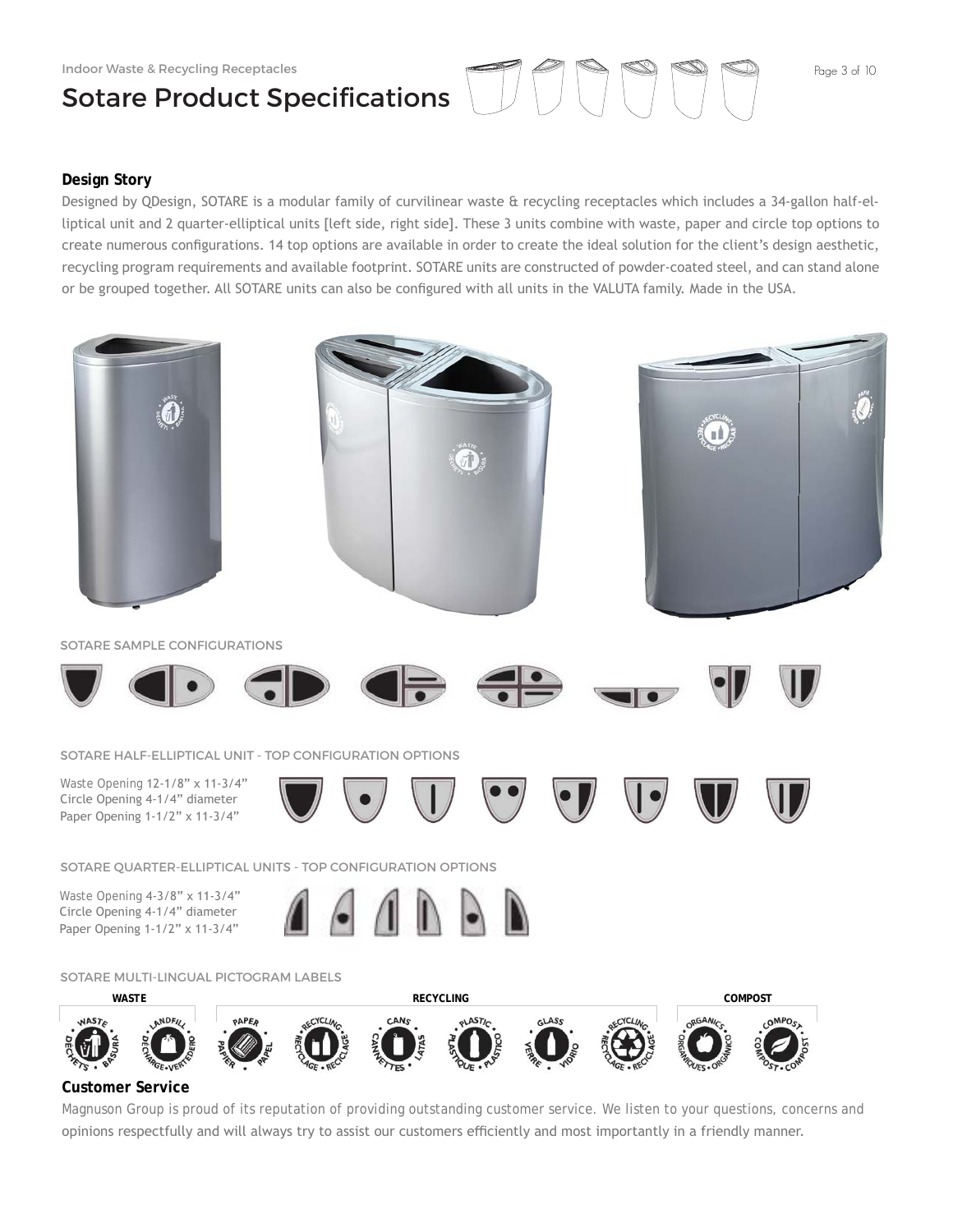## Sotare Ordering Instructions

### HOW TO ORDER SOTARE

#### **When ordering Sotare, a model and a selection must be made from each option below and noted on the order. Special notes are as follows:**

- Each Sotare includes (1) one Icon/Reference per unit.
- Each half-elliptical Sotare unit receives 2 labels per unit; each quarter-elliptical Sotare unit receives 1 label per unit.
- When ordering SOTARE, make a selection from each product option listed at the bottom [see order examples below]:

| Order Example: | Model $#$ SO1818L-DBL    | Ori |
|----------------|--------------------------|-----|
|                | #1 Anodized Silver Body  |     |
|                | #2 Anodized Silver Top   |     |
|                | #3 Circle-Waste Openings |     |
|                | #4 Cans & Waste Labels   |     |
| Order Example: | Model # SO1809L-LEFT     |     |
|                | #1 Anodized Silver body  |     |
|                | #2 Lunar White Top       |     |
|                | #3 Paper Opening         |     |



#### SOTARE MODELS & SPECIFICATIONS

#4 Paper label

| Model $#$     | $H \times W \times D$           | Shipping Weight | <b>Product Description</b>                                                                                                                                                                         |
|---------------|---------------------------------|-----------------|----------------------------------------------------------------------------------------------------------------------------------------------------------------------------------------------------|
| SO1818L       | $33.3/4" \times 18" \times 18"$ | 49 lbs.         | Half elliptical shaped waste receptacle with internal rigid liner and<br>removable wire bag ring. Single top opening. Includes two standard<br>icons and adjustable glides. Capacity 34 gallons.   |
| SO1818L-DBL   | $33.3/4" \times 18" \times 18"$ | 49 lbs.         | Half elliptical shaped waste receptacle with internal rigid liner and<br>removable wire bag rings. Double top opening. Includes two stan-<br>dard icons and adjustable glides. Capacity 34 gallons |
| SO1809L-LEFT  | $33.3/4" \times 9" \times 18"$  | $37$ lbs.       | Left side quarter elliptical shaped waste receptacle with internal<br>rigid liner and removable wire bag ring. Includes one standard icon<br>and adjustable glides. Capacity 14 gallons.           |
| SO1809L-RIGHT | $33.3/4" \times 9" \times 18"$  | $37$ lbs.       | Right side quarter elliptical shaped waste receptacle with internal<br>rigid liner and removable wire bag ring. Includes one standard icon<br>and adjustable glides. Capacity 14 gallons.          |

#### SOTARE PRODUCT OPTIONS

#### **Body Colors**



### **Top Colors**



**Half-Elliptical Unit - Top Configuration Options Multi-Lingual Pictogram Label Options**



Waste Opening 12-1/8" x 11-3/4" Circle Opening 4-1/4" diameter Paper Opening 1-1/2" x 11-3/4"

### **Quarter-Elliptical Units - Top Configuration Options**



Waste Opening 4-3/8" x 11-3/4" Circle Opening 4-1/4" diameter Paper Opening 1-1/2" x 11-3/4"

\*\* Physical finish chips are available, please contact Customer Service for details.





25

Vivid Blue Dark Grey White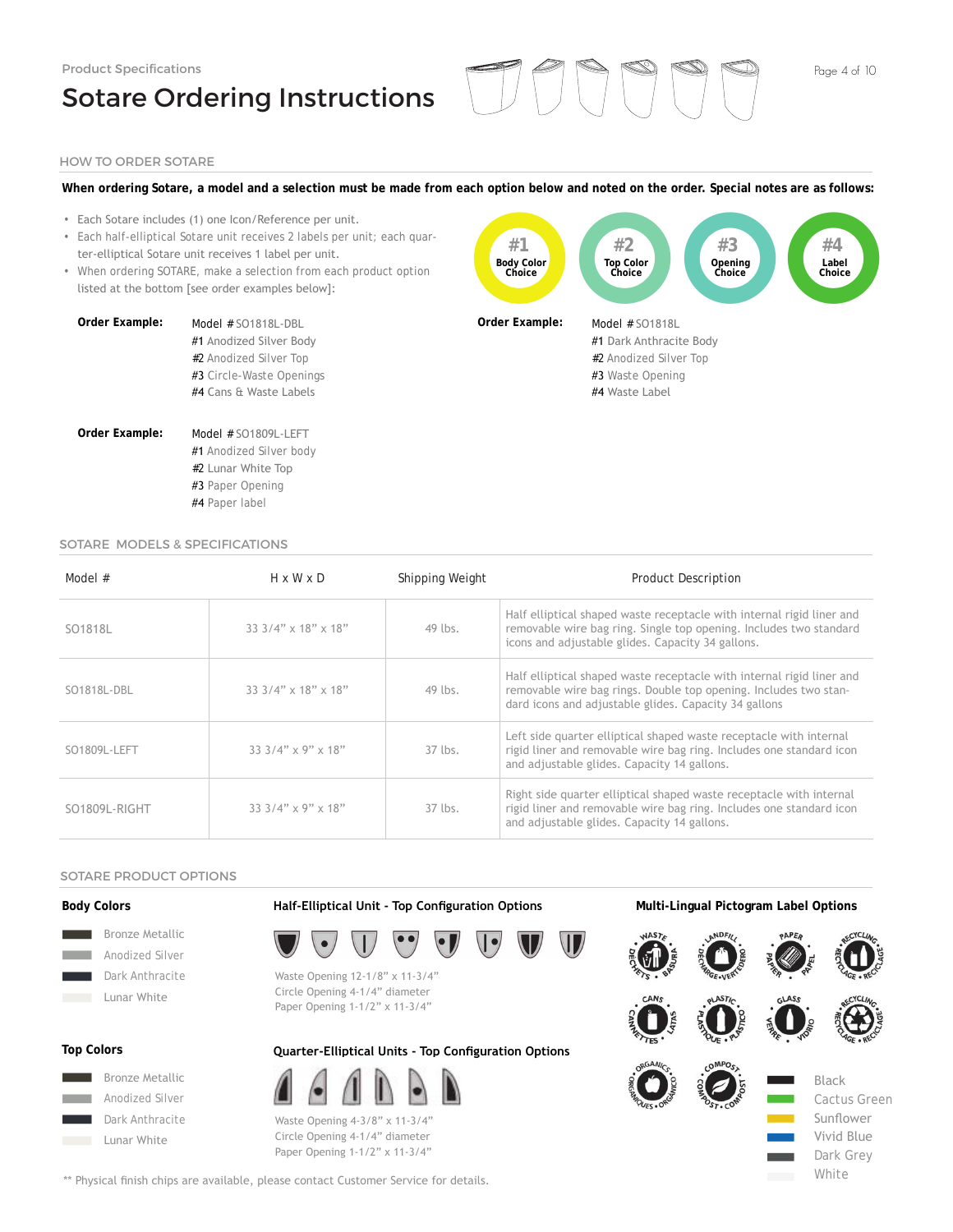## Sotare - Waste & Recycling Receptacles



#### **Locally Sourced**

Magnuson Group recognizes the increase in demand for building materials and products that are extracted and manufactured within the region, thereby supporting the use of indigenous resources and reducing the environmental impacts resulting from transportation.



**1%** of Sotare materials are sourced outside 95 miles of MG HQ 99% of Sotare materials are sourced within 95 miles of MG HQ

#### **LEED v4**

#### LEED V4 - ENVIRONMENTAL PROFILE & ATTRIBUTES

|                                              |                                                                 | 99% of Sotare materials are sourced within 95 miles of MG HQ<br>1% of Sotare materials are sourced outside 95 miles of MG HO                                                                                                                                                                                                                                                                                                                                                                 |
|----------------------------------------------|-----------------------------------------------------------------|----------------------------------------------------------------------------------------------------------------------------------------------------------------------------------------------------------------------------------------------------------------------------------------------------------------------------------------------------------------------------------------------------------------------------------------------------------------------------------------------|
| LEED V4 - ENVIRONMENTAL PROFILE & ATTRIBUTES | LEED v4                                                         | Sotare contributes to various LEED prerequisites & credits. Specific products cannot be LEED-certified,<br>but they can support LEED criteria. For general questions about LEED, please contact USGBC.                                                                                                                                                                                                                                                                                       |
| Program                                      | Category & Item                                                 | Contribution                                                                                                                                                                                                                                                                                                                                                                                                                                                                                 |
| Interior Design + Construction               | Materials + Resources                                           | Storage & Collection of Recyclables                                                                                                                                                                                                                                                                                                                                                                                                                                                          |
|                                              | Indoor Environmental Quality                                    | Low-Emitting Materials                                                                                                                                                                                                                                                                                                                                                                                                                                                                       |
| Building Design + Construction               | Materials + Resources                                           | Storage & Collection of Recyclables                                                                                                                                                                                                                                                                                                                                                                                                                                                          |
|                                              | Indoor Environmental Quality                                    | Low-Emitting Materials - Systems Furniture & Seating                                                                                                                                                                                                                                                                                                                                                                                                                                         |
| Builing Operations + Maintenance             | Materials + Resources                                           | Solid Waste Management - Ongoing Consumables                                                                                                                                                                                                                                                                                                                                                                                                                                                 |
| <b>MAGNUSON GROUP CERTIFICATIONS</b>         |                                                                 |                                                                                                                                                                                                                                                                                                                                                                                                                                                                                              |
| RIRNITURE                                    | Indoor Advantage Gold Certification (SCS)<br>sions of concerns. | Indoor Advantage Gold certification is SCS Global Services' highest level of indoor air quality performance for furniture.<br>The certification assures that furniture products support a healthy indoor environment by meeting strict chemical<br>emission limits for volatile organic compounds (VOCs). To be certified, products must be tested by independent labs for<br>compliance with the ANSI/BIFMA X7.1, and either ANSI/BIFMA e.3 or CDPH/EHLB Standard Method V1-1 for VOC emis- |
|                                              | US Green Building Council (USGBC)                               | Magnuson Group is a proud member of the US Green Building Council (USGBC), which supports the advancement of the<br>latest in innovative building practices & minimalizing environmental impact for a more sustainable built environment.                                                                                                                                                                                                                                                    |

#### MAGNUSON GROUP CERTIFICATIONS



#### **Indoor Advantage Gold Certification (SCS)**



#### **US Green Building Council (USGBC)**

#### MAGNUSON GROUP GENERAL SUSTAINABILITY PRACTICES

Magnuson Group recognizes the importance of being good stewards to the earth. We incorporate positive environmental processes into all facets of the company. Whether the process is administrative in nature, or is in manufacturing, Magnuson Group strives to ensure that environmental concerns are made a part of the system. Some specifics include:

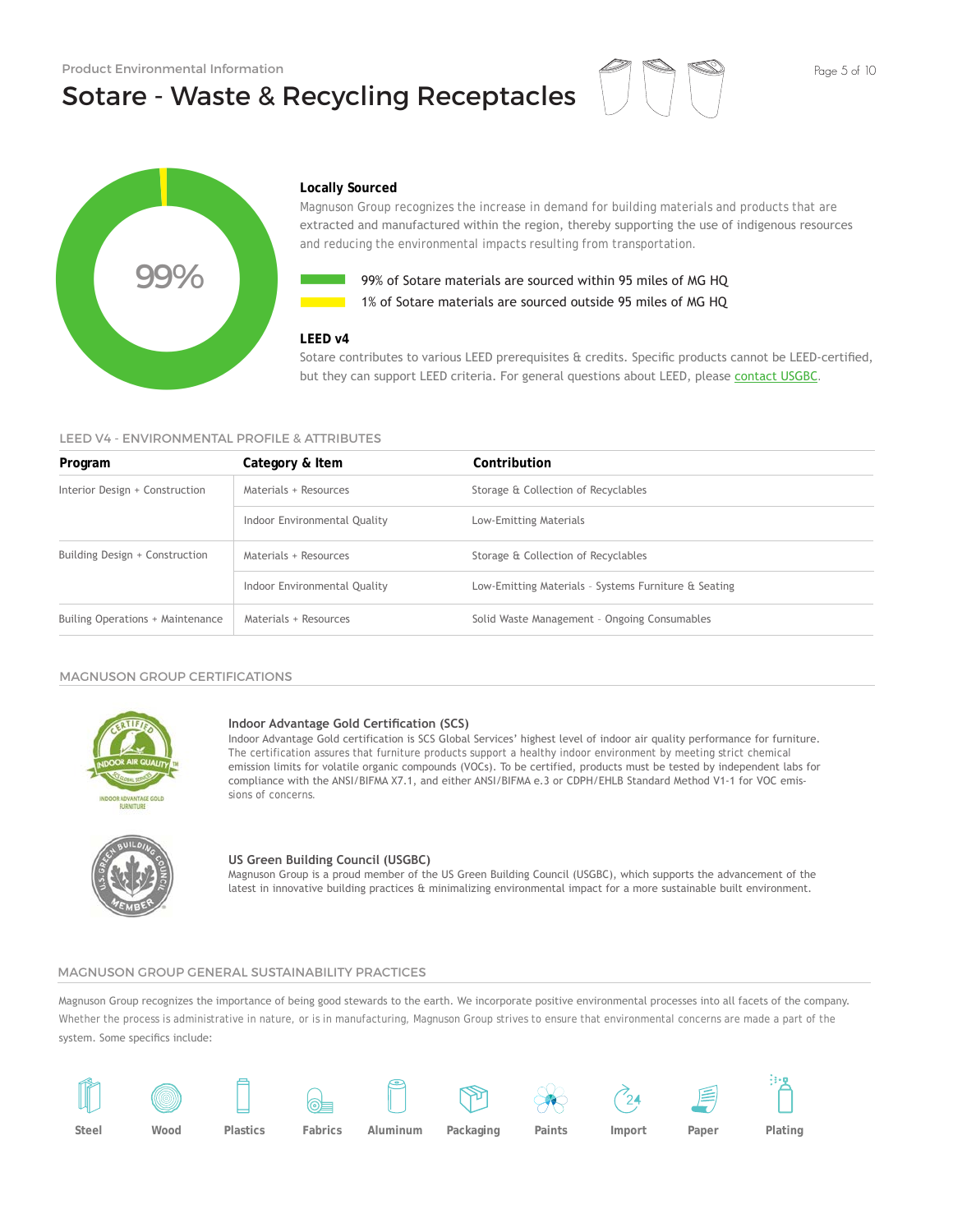Environmental Product Information

## Sotare-SO1818L

#### **Functional Unit**

One 34 gallon unit with half elliptical shaped waste receptacle with internal rigid liner and removable wire bag ring. Single top opening. Includes two standard icons and adjustable glides.

#### **Model & Dimensions**

SKU: SO1818L Shipping Weight: 49 lbs.

HxWxD: 33 3/4" x 18" x 18"

#### **Color & Finishes**

Body Color(s): Dark Anthracite Anodized Silver Bronze Metallic Lunar White

Top Color(s): Dark Anthracite Anodized Silver Bronze Metallic Lunar White

#### **Content Declaration**

The charts to the right detail the materials in the product, local source and pre/post recyclability information.





Interior Design + Construction Building Design + Construction Building Operations + Maintenance

#### **LEED Product Information**

Sotare contributes to various LEED prerequisites & credits. Specific products cannot be LEED-certified, but they can support LEED criteria. For general questions about LEED, please contact USGBC.



#### RECYCLED CONTENT SUMMARY

|                                       | % Total<br>Weight (TW) | % Recycled<br>Content | % Pre Con-<br>sumer | % Post<br>Consumer | % Renewable<br>Content | % Post Life<br>Recyclability | Locally<br>Sourced |
|---------------------------------------|------------------------|-----------------------|---------------------|--------------------|------------------------|------------------------------|--------------------|
| Cold Rolled Steel                     | 77.44%                 | 30%                   | 5%                  | 0%                 | 0%                     | 100%                         | Yes                |
| Aluminum                              | 0.01%                  | 30%                   | 40%                 | 0%                 | 0%                     | 100%                         | Yes                |
| Low VOC Powder Paint                  | 1.50%                  | 0%                    | 0%                  | 0%                 | 0%                     | 0%                           | Yes                |
| Packaging                             | 6.00%                  | 35%                   | 0%                  | 100%               | 0%                     | 100%                         | Yes                |
| <b>LLDPE Plastic Liner</b>            | 15.00%                 | 100%                  | 10%                 | 0%                 | 0%                     | 100%                         | Yes                |
| Fasteners/Glides                      | 0.05%                  | 20%                   | 20%                 | 0%                 | 0%                     | 100%                         | No                 |
| Vinyl Label                           | n/a                    | 0%                    | 0%                  | 0%                 | 0%                     | 0%                           | Yes                |
| TOTAL = $\Sigma(TW \star COLUMN/100)$ |                        | 40.35%                | 5.39%               | 6.00%              | 0.00%                  | 98.50%                       |                    |

#### **Disclaimer**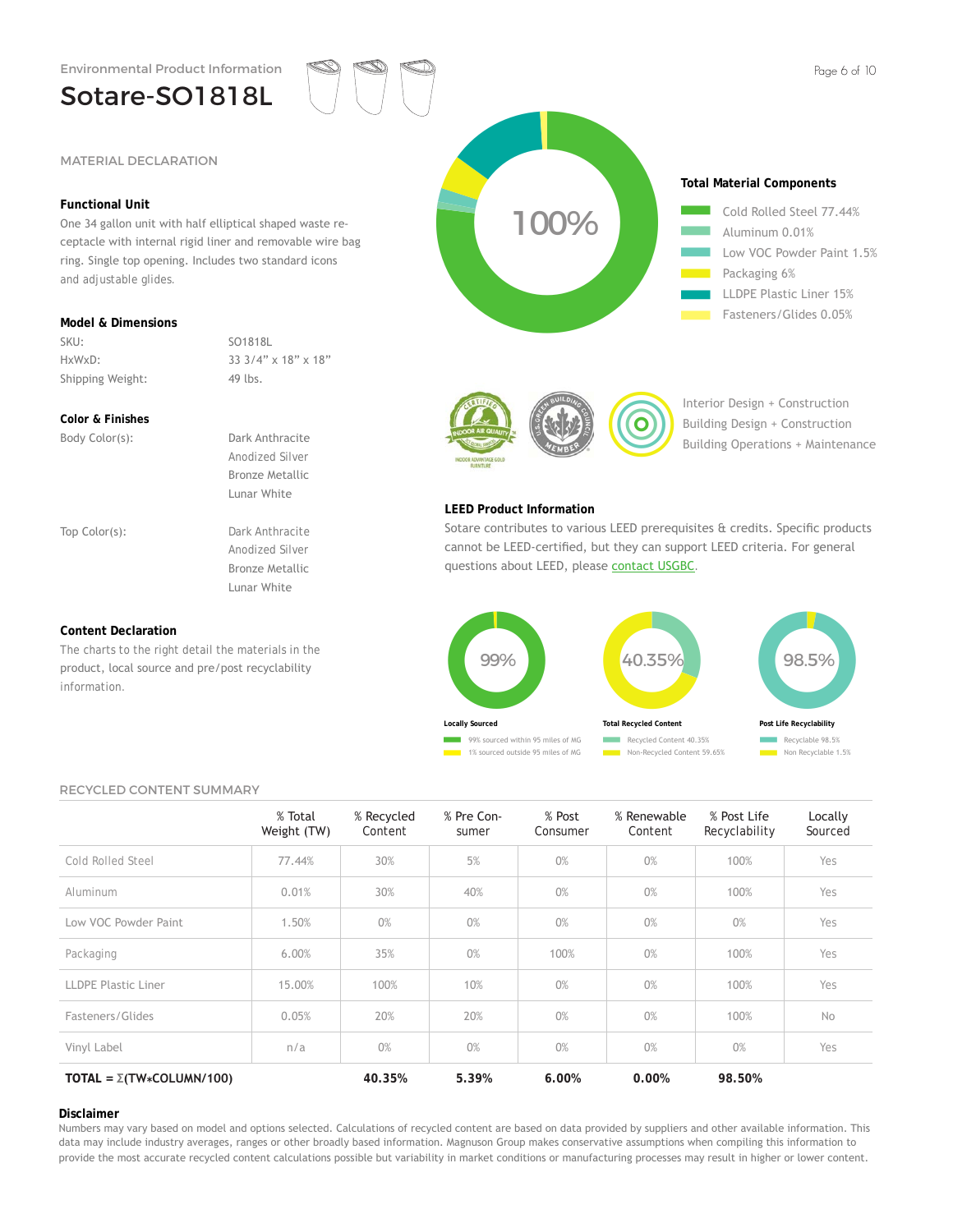Sotare-SO1818L-DBL

#### **Functional Unit**

One 34 gallon unit with half elliptical shaped waste receptacle with internal rigid liner and removable wire bag ring. Double top opening. Includes two standard icons and adjustable glides.

#### **Model & Dimensions**

SKU: SO1818L-DBL Shipping Weight: 49 lbs.

HxWxD: 33 3/4" x 18" x 18"

#### **Color & Finishes**

Body Color(s): Dark Anthracite Anodized Silver Bronze Metallic Lunar White

Top Color(s): Dark Anthracite Anodized Silver Bronze Metallic Lunar White

#### **Content Declaration**

The charts to the right detail the materials in the product, local source and pre/post recyclability information.





Interior Design + Construction Building Design + Construction Building Operations + Maintenance

#### **LEED Product Information**

Sotare contributes to various LEED prerequisites & credits. Specific products cannot be LEED-certified, but they can support LEED criteria. For general questions about LEED, please contact USGBC.



#### RECYCLED CONTENT SUMMARY

|                                        | % Total<br>Weight (TW) | % Recycled<br>Content | % Pre Con-<br>sumer | % Post<br>Consumer | % Renewable<br>Content | % Post Life<br>Recyclability | Locally<br>Sourced |
|----------------------------------------|------------------------|-----------------------|---------------------|--------------------|------------------------|------------------------------|--------------------|
| Cold Rolled Steel                      | 77.44%                 | 30%                   | 5%                  | 0%                 | 0%                     | 100%                         | Yes                |
| Aluminum                               | 0.01%                  | 30%                   | 40%                 | 0%                 | 0%                     | 100%                         | Yes                |
| Low VOC Powder Paint                   | 1.50%                  | 0%                    | 0%                  | 0%                 | 0%                     | 0%                           | Yes                |
| Packaging                              | 6.00%                  | 35%                   | 0%                  | 100%               | 0%                     | 100%                         | Yes                |
| <b>LLDPE Plastic Liner</b>             | 15.00%                 | 100%                  | 10%                 | 0%                 | 0%                     | 100%                         | Yes                |
| Fasteners/Glides                       | 0.05%                  | 20%                   | 20%                 | 0%                 | 0%                     | 100%                         | <b>No</b>          |
| Vinyl Label                            | n/a                    | 0%                    | 0%                  | 0%                 | 0%                     | 0%                           | Yes                |
| TOTAL = $\Sigma(TW \times COLUMN/100)$ |                        | 40.35%                | 5.39%               | 6.00%              | 0.00%                  | 98.50%                       |                    |

#### **Disclaimer**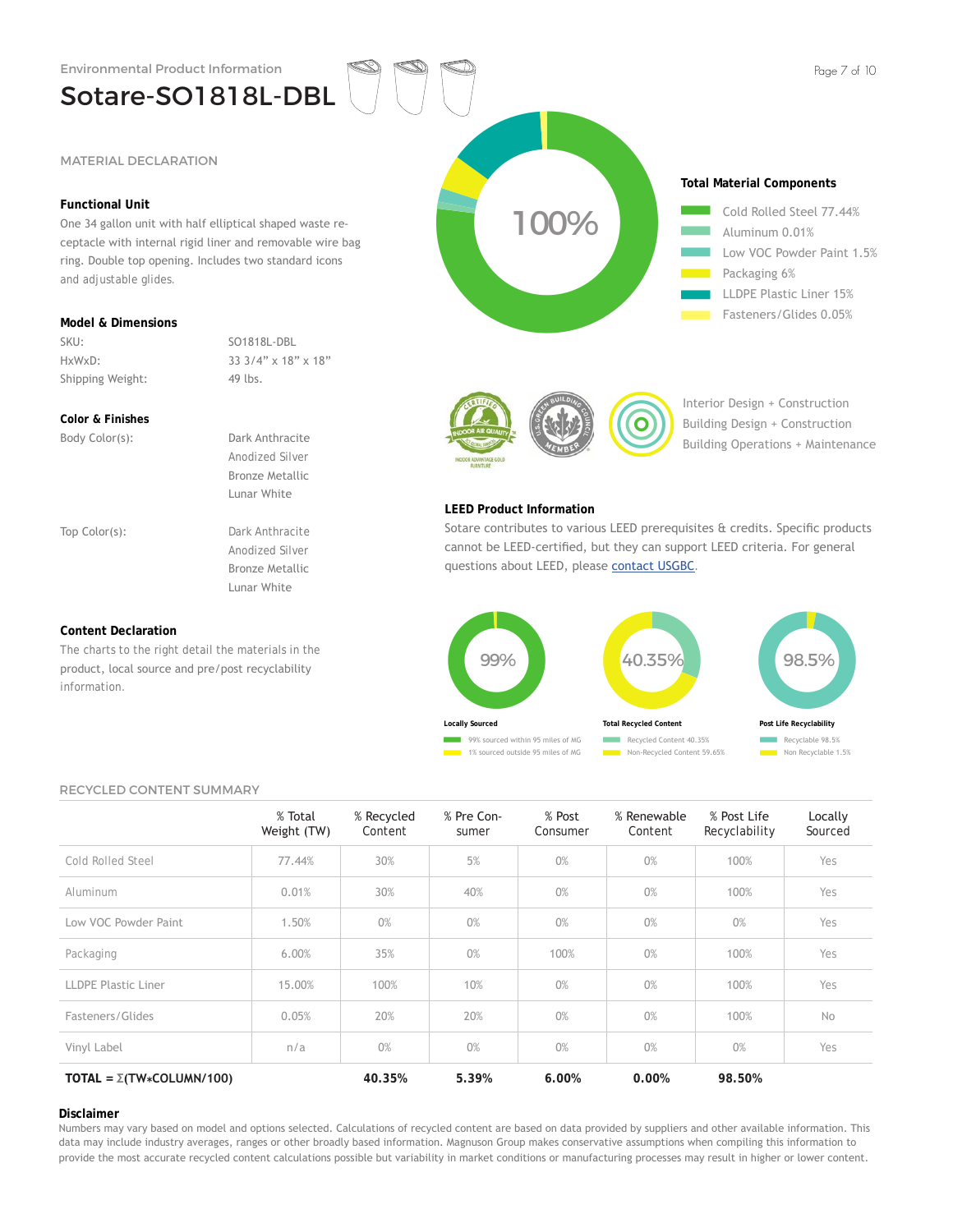Sotare-SO1809L-LEFT

#### **Functional Unit**

One 14 gallon unit with left side quarter elliptical shaped waste receptaclewith internal rigid liner and removable wire bag ring. Includes one standard icon and adjustableglides.

#### **Model & Dimensions**

SKU: SO1809L-LEFT Shipping Weight: 37 lbs.

HxWxD: 33 3/4" x 9" x 18"

#### **Color & Finishes**

Body Color(s): Dark Anthracite Anodized Silver Bronze Metallic Lunar White

Top Color(s): Dark Anthracite Anodized Silver Bronze Metallic Lunar White

#### **Content Declaration**

The charts to the right detail the materials in the product, local source and pre/post recyclability information.



![](_page_7_Picture_16.jpeg)

Interior Design + Construction Building Design + Construction Building Operations + Maintenance

#### **LEED Product Information**

Sotare contributes to various LEED prerequisites & credits. Specific products cannot be LEED-certified, but they can support LEED criteria. For general questions about LEED, please contact USGBC.

![](_page_7_Figure_20.jpeg)

#### RECYCLED CONTENT SUMMARY

|                                       | % Total<br>Weight (TW) | % Recycled<br>Content | % Pre Con-<br>sumer | % Post<br>Consumer | % Renewable<br>Content | % Post Life<br>Recyclability | Locally<br>Sourced |
|---------------------------------------|------------------------|-----------------------|---------------------|--------------------|------------------------|------------------------------|--------------------|
| Cold Rolled Steel                     | 78.24%                 | 30%                   | 5%                  | 0%                 | 0%                     | 100%                         | Yes                |
| Aluminum                              | 0.01%                  | 30%                   | 40%                 | 0%                 | 0%                     | 100%                         | Yes                |
| Low VOC Powder Paint                  | 1.70%                  | 0%                    | 0%                  | 0%                 | 0%                     | 0%                           | Yes                |
| Packaging                             | 8.00%                  | 35%                   | 0%                  | 100%               | 0%                     | 100%                         | Yes                |
| LLDPE Plastic Liner                   | 12.00%                 | 100%                  | 10%                 | 0%                 | 0%                     | 100%                         | Yes                |
| Fasteners/Glides                      | 0.05%                  | 20%                   | 20%                 | 0%                 | 0%                     | 100%                         | No                 |
| Vinyl Label                           | n/a                    | 0%                    | 0%                  | 0%                 | 0%                     | 0%                           | Yes                |
| TOTAL = $\Sigma(TW \star COLUMN/100)$ |                        | 38.29%                | 5.13%               | 8.00%              | 0.00%                  | 98.30%                       |                    |

#### **Disclaimer**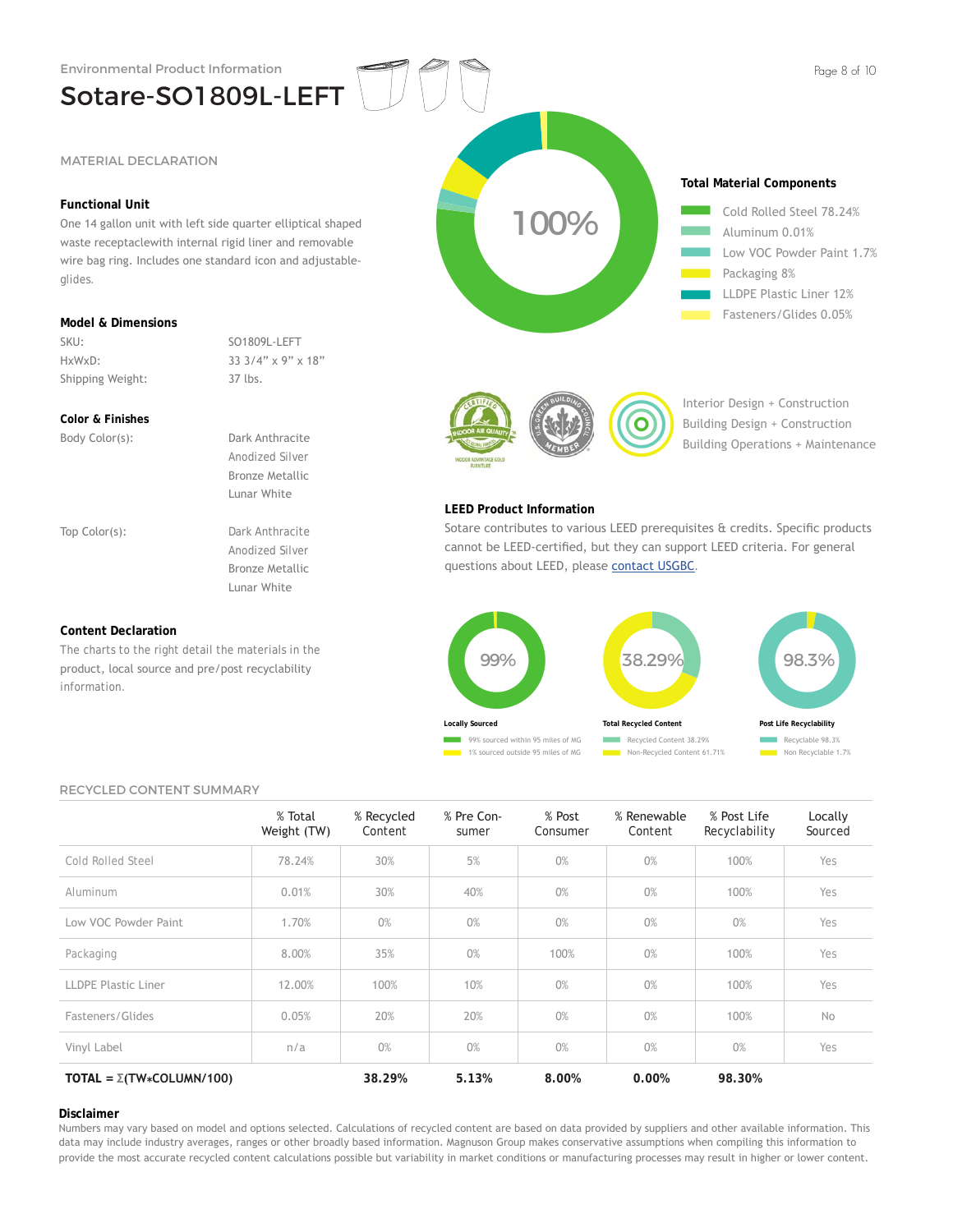#### **Functional Unit**

One 14 gallon unit with right side quarter elliptical shaped waste receptaclewith internal rigid liner and removable wire bag ring. Includes one standard icon and adjustable glides.

Sotare-SO1809L-RIGHT

#### **Model & Dimensions**

SKU: SO1809L-RIGHT Shipping Weight: 37 lbs.

HxWxD: 33 3/4" x 9" x 18"

#### **Color & Finishes**

Body Color(s): Dark Anthracite Anodized Silver Bronze Metallic Lunar White

Top Color(s): Dark Anthracite Anodized Silver Bronze Metallic Lunar White

#### **Content Declaration**

The charts to the right detail the materials in the product, local source and pre/post recyclability information.

![](_page_8_Figure_15.jpeg)

![](_page_8_Picture_16.jpeg)

Interior Design + Construction Building Design + Construction Building Operations + Maintenance

#### **LEED Product Information**

Sotare contributes to various LEED prerequisites & credits. Specific products cannot be LEED-certified, but they can support LEED criteria. For general questions about LEED, please contact USGBC.

![](_page_8_Figure_20.jpeg)

#### RECYCLED CONTENT SUMMARY

|                                       | % Total<br>Weight (TW) | % Recycled<br>Content | % Pre Con-<br>sumer | % Post<br>Consumer | % Renewable<br>Content | % Post Life<br>Recyclability | Locally<br>Sourced |
|---------------------------------------|------------------------|-----------------------|---------------------|--------------------|------------------------|------------------------------|--------------------|
| Cold Rolled Steel                     | 78.24%                 | 30%                   | 5%                  | 0%                 | 0%                     | 100%                         | Yes                |
| Aluminum                              | 0.01%                  | 30%                   | 40%                 | 0%                 | 0%                     | 100%                         | Yes                |
| Low VOC Powder Paint                  | 1.70%                  | 0%                    | 0%                  | 0%                 | 0%                     | 0%                           | Yes                |
| Packaging                             | 8.00%                  | 35%                   | 0%                  | 100%               | 0%                     | 100%                         | Yes                |
| LLDPE Plastic Liner                   | 12.00%                 | 100%                  | 10%                 | 0%                 | 0%                     | 100%                         | Yes                |
| Fasteners/Glides                      | 0.05%                  | 20%                   | 20%                 | 0%                 | 0%                     | 100%                         | No                 |
| Vinyl Label                           | n/a                    | 0%                    | 0%                  | 0%                 | 0%                     | 0%                           | Yes                |
| TOTAL = $\Sigma(TW \star COLUMN/100)$ |                        | 38.29%                | 5.13%               | 8.00%              | 0.00%                  | 98.30%                       |                    |

#### **Disclaimer**